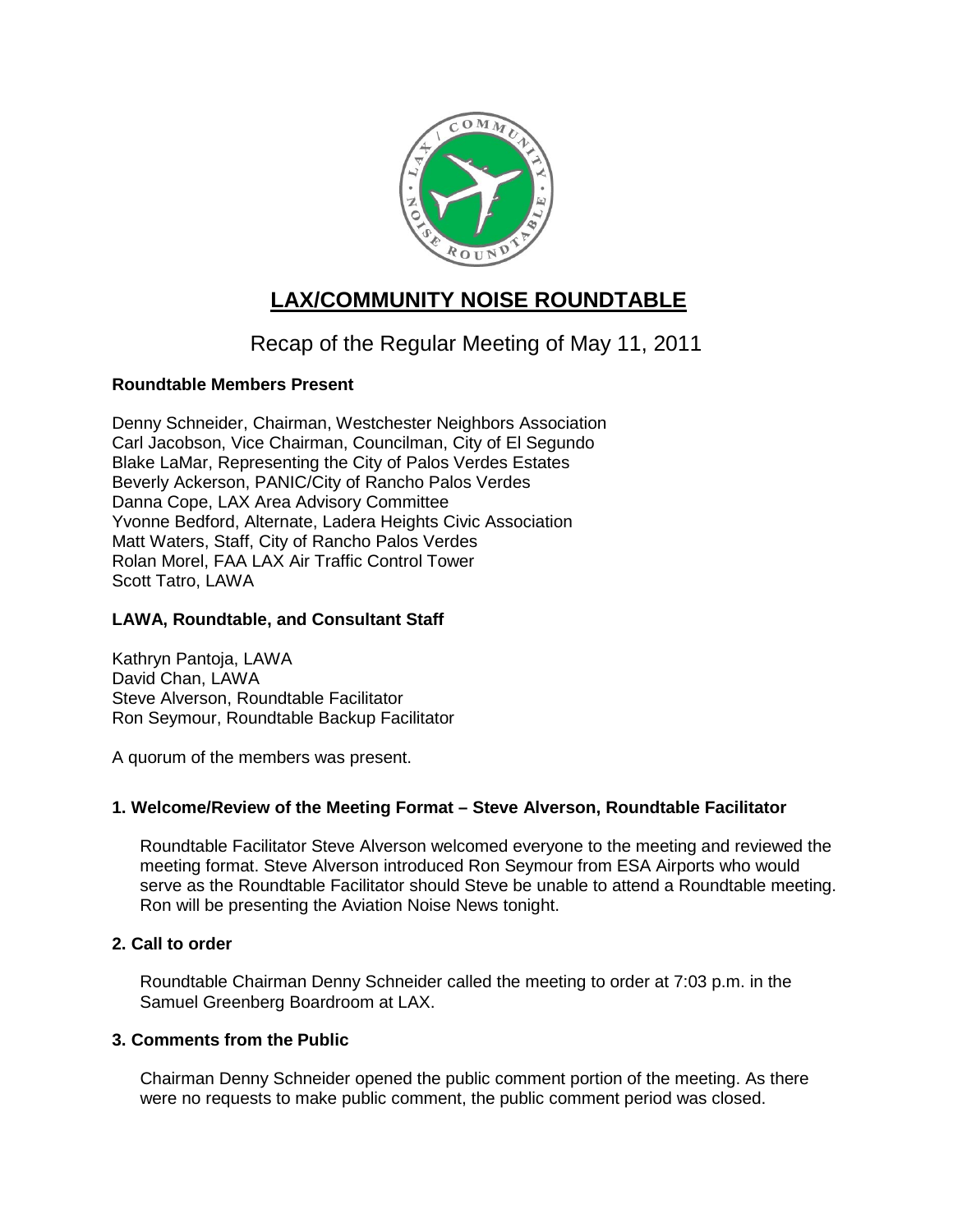#### **4. Discussion of Work Program Schedule**

Roundtable Facilitator Steve Alverson presented a Work Program Schedule for the Roundtable's consideration. The Schedule provides an orderly approach to covering all of the Work Program items during the course of a calendar year. He recommended that the Roundtable members approve the Work Program Schedule so that it can be used to create future meeting agendas. He also pointed out that two of the items on the Work Program Schedule require further written definition before LAWA can act on them. One is "Monitor CDA Altitudes over La Habra Heights" and the other is "Annual Report on the Sound Insulation Program". While the first item was adopted as a Work Program item at the April 13, 2011 Roundtable meeting, there is no specific written direction for LAWA staff to follow regarding reporting on this item. Although the second item regarding sound insulation is of interest to the Roundtable, it has yet to be adopted as a Work Program item. LAWA and the Roundtable Facilitator will work to develop written definitions for both of these items.

Chairman Denny Schneider asked if additional items could be added at the Roundtable's discretion as needed. Steve Alverson confirmed that additional items can be added to a monthly agenda and that some items may not receive a report if there is no new information to report. Carl Jacobson moved that the Roundtable adopt the Work Program Schedule as presented. Danna Cope seconded the motion, which carried unanimously.

## **5. Work Program - Statistical Update on LAX Aircraft Operations**

LAWA staff member David Chan started off the presentation by giving members an overview of the total operations at LAX. Prior to September 2001, LAX was operating at peak levels with operations reaching close to 785,000 per year. After September 2001, operations decreased significantly and reached a record low of 545,000 in 2009 and in 2010 operations increased slightly to 575,000. He noted that trends in some of the specific aircraft operations monitored by staff and reported here seem to correspond with those changes in the total operations at LAX. He then provided statistical updates on specific LAX operations which covered the following:

- Item A2 East Departures
- Item A3 Early Turns
- $\bullet$  Item A4 Go Arounds
- Item A6 Loop Departures
- Item A7 Extended Downwind Approach
- Item A8 Short Turns
- Item A9 Departures on Runway 25L
- Item A10 Turboprop Community Overflights

During the discussion of Item A2 – East Departures, Member Yvonne Bedford said that there has been a noticeable increase in aircraft noise in Ladera Heights over the past several months and there appears to be new corridors. Member Blake LaMar indicated that there seems as though there are more flights over Palos Verdes. Member Beverly Ackerson wondered why the routes had been changed and said she was getting many more complaints. LAWA Representative Scott Tatro reminded the Roundtable that the topic was east departures during west flow and that there were only 55 for the entire year in 2010. He added that the flight tracks have basically remained the same year after year.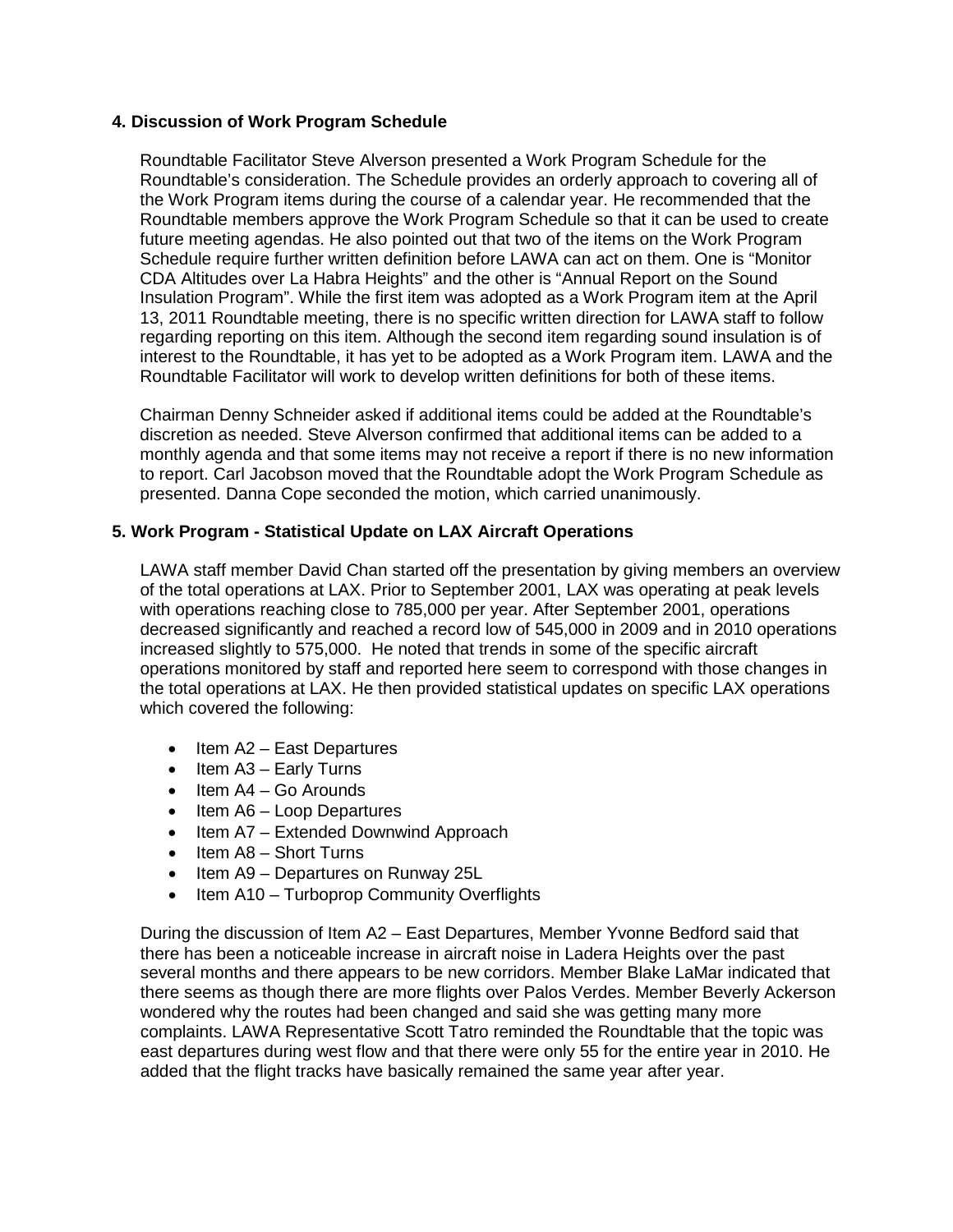Member Bedford said she has been hearing more aircraft than ever between 12 midnight and 6 am. Scott Tatro explained that aircraft departing westbound at night may be heard at great distances from LAX due to inversion layers, winds and a lower background ambient noise level.

Chairman Schneider suggested that the members focus on identifying trends. Scott Tatro said that LAWA identifies trends as a part of the reports and for east departures during west flow, wind is the driving factor.

With respect to Item A3 – Early Turns, Chairman Schneider advised Mr. Chan to skip the slide on early turns to the north since operations were minimal. Early turns on the south have been trending down after the completion of the construction project in 2007. Jets continue to be responsible for the majority of the early turns on the south, which was primarily a result of the conversion from turboprops to regional jets. Denny Schneider asked if there was a correlation between early turns and PV overflights. Kathryn Pantoja indicated that LAWA has not looked into that situation.

During the discussion of Item A10 – Turboprop Community Overflights, David Chan indicated that PV overflights by turboprop aircraft continue to trend downward from a high of 44 daily average in 2001 to a low of 13 daily average in 2010. Mr. Chan mentioned that the recent increase in March 2011 was a result of the overall increase in traffic from Skywest Airlines. Vice Chairman Carl Jacobson asked if airlines were switching back from turboprops to regional jets. Mr. Chan responded that he has looked into Skywest's fleet mix and did not see any such changes. Skywest's fleet mix is currently comprised of 60% regional jets and 40% turboprops.

In terms of Item A6 – Loop Departures, David Chan said that missed loop departures were unusually high for the month of March 2011 and that LAWA has requested the FAA look into this increase. Member Blake LaMar indicated that aircraft are above 10,000 feet when they come back over the shoreline heading eastbound and that he is not too concerned with those operations. Scott Tatro said he was surprised to hear Blake's remark since this was one of the major items that the Roundtable had worked on in the past. LAWA will follow-up with the FAA and report back to the Roundtable on this item.

With respect to Item A9 – Departures on Runway 25L, David Chan said that runway closures play a big part in determining which runway aircraft can use. For instance, if runway 25R is closed, then aircraft would need to take off on 25L. There was a very slight increase in 25L departures from 2009 to 2010 due to the overall increase in traffic, but the 2010 level remains lower than those from 2000 through 2008.

#### **6. Aviation Noise News Update**

Ron Seymour provided a rundown of the following aviation noise news updates:

#### **SMO Change in Takeoff Routes**

- L.A. City Council seeks change in takeoff routes at Santa Monica Airport
	- LA City Council members voted to support federal legislation that would close six flight schools and alter the current departure route that crosses Penmar Golf Course and directs aircraft out over Venice Beach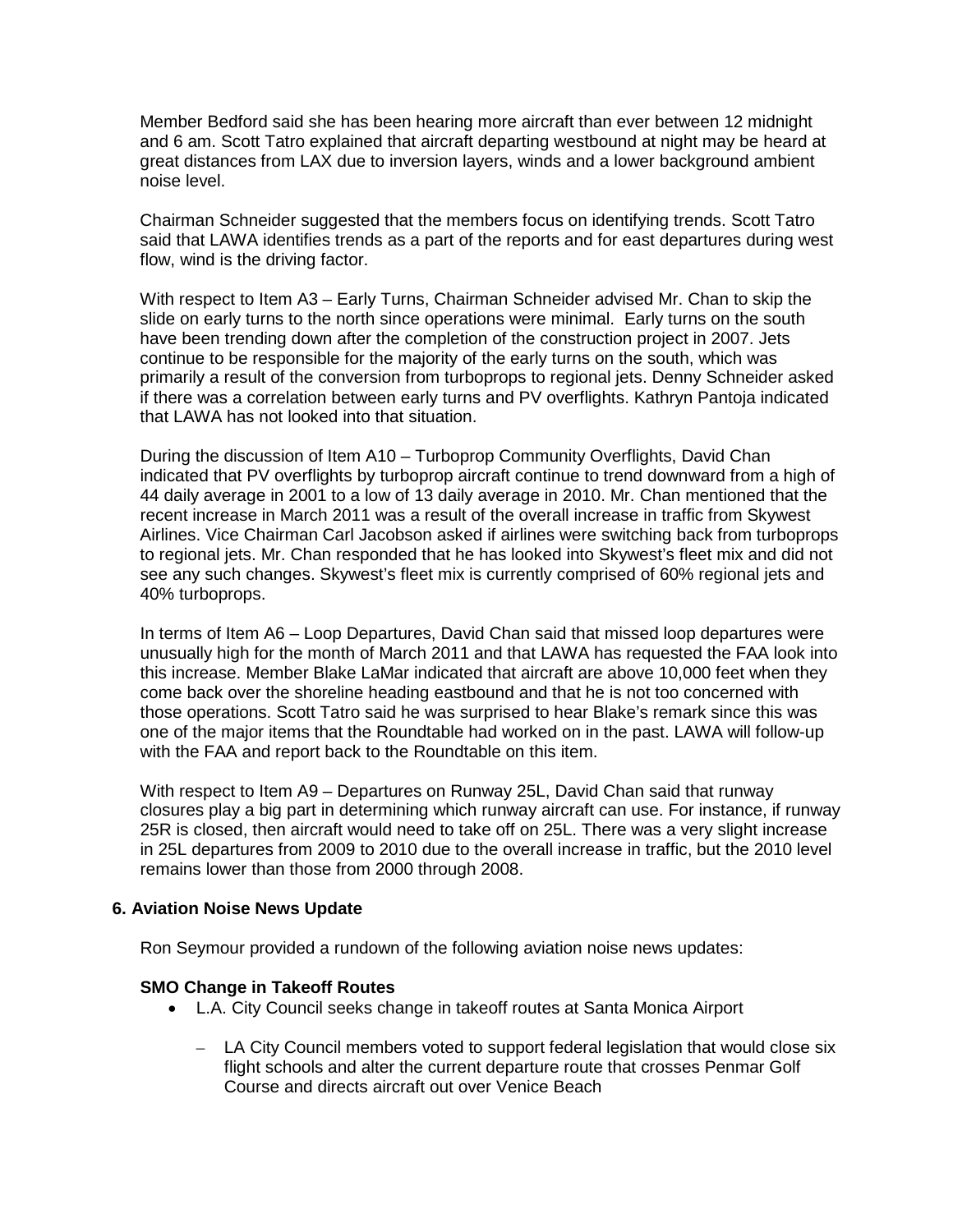- The Council's 11-0 vote revolved around concerns of public safety and aircraft emissions
- The resolution is not binding on Santa Monica or the FAA, but to what many believe a broader strategy to shut the Airport down by 2015
- FAA officials and Airport supporters responded by saying "…the Airport has a good safety record, and that any effort to oust the flight schools and shut down the Airport in four years could violate various federal agreements"

Source:<http://www.latimes.com/news/local/la-me-airport-20110421,0,6433857.story>

## **Boeing 787's Quiet Technology Put to Test**

- The 787's Noise Footprint will be as much as 60% Smaller than Today's Comparable Airplanes
- A dedicated team sat down years ago to design the aircraft quieter from tip to tail
- The bulk of the noise reduction stems from the new Rolls Royce engines and the composite Airframe and Aerodynamic Wing
	- New generation engines with very high bypass-ratios
	- Advanced acoustic linings
	- New engine inlets and nozzles
	- Lightweight composite materials
	- New aerodynamic wing
	- "We have to publish numbers to the one-tenth of a decibel…where the human ear can't hear the difference." says noise engineer Mark Sandstrom

Source: [http://www.boeing.com/Features/2011/04/bca\\_787\\_volume\\_04\\_22\\_11.html](http://www.boeing.com/Features/2011/04/bca_787_volume_04_22_11.html)

## **NASA: Greener Airliner Achievable By 2025**

- NASA's Environmentally Responsible Aviation (ERA) program is exploring a suite of airframe and propulsion technologies that could be ready for full-scale development around 2020
- What sets apart NASA ERA program is that several aspects are expected to be met at the same time that include:
	- Fuel-burn reduction of 50% relative to current state-of-the-art aircraft
	- 75% cut in oxides of nitrogen (NOx) below current standard
	- An aircraft noise level 42 dB below the FAA's Stage 4 certification level
- The targets are tough because, NASA believes, without major improvements the growth of air transport will be actively impeded by environmental and related cost concerns
- Noise reduction is being accomplished across three fronts including airframe, propulsion, and combined propulsion-airframe aeroacoustics. The main noise reduction will come from more advanced flaps and slats and faired main landing gear

## Source:

[http://www.aviationweek.com/aw/generic/story\\_generic.jsp?channel=awst&id=news/awst/20](http://www.aviationweek.com/aw/generic/story_generic.jsp?channel=awst&id=news/awst/2011/04/18/AW_04_18_2011_p36-308571.xml) [11/04/18/AW\\_04\\_18\\_2011\\_p36-308571.xml](http://www.aviationweek.com/aw/generic/story_generic.jsp?channel=awst&id=news/awst/2011/04/18/AW_04_18_2011_p36-308571.xml)

## **Global Air Traffic Slows**

- International airline passenger traffic slowed in March to 3.8 percent as opposed to 5.8 percent in February
- International freight traffic grew in March to 3.7 percent from 1.8 percent in February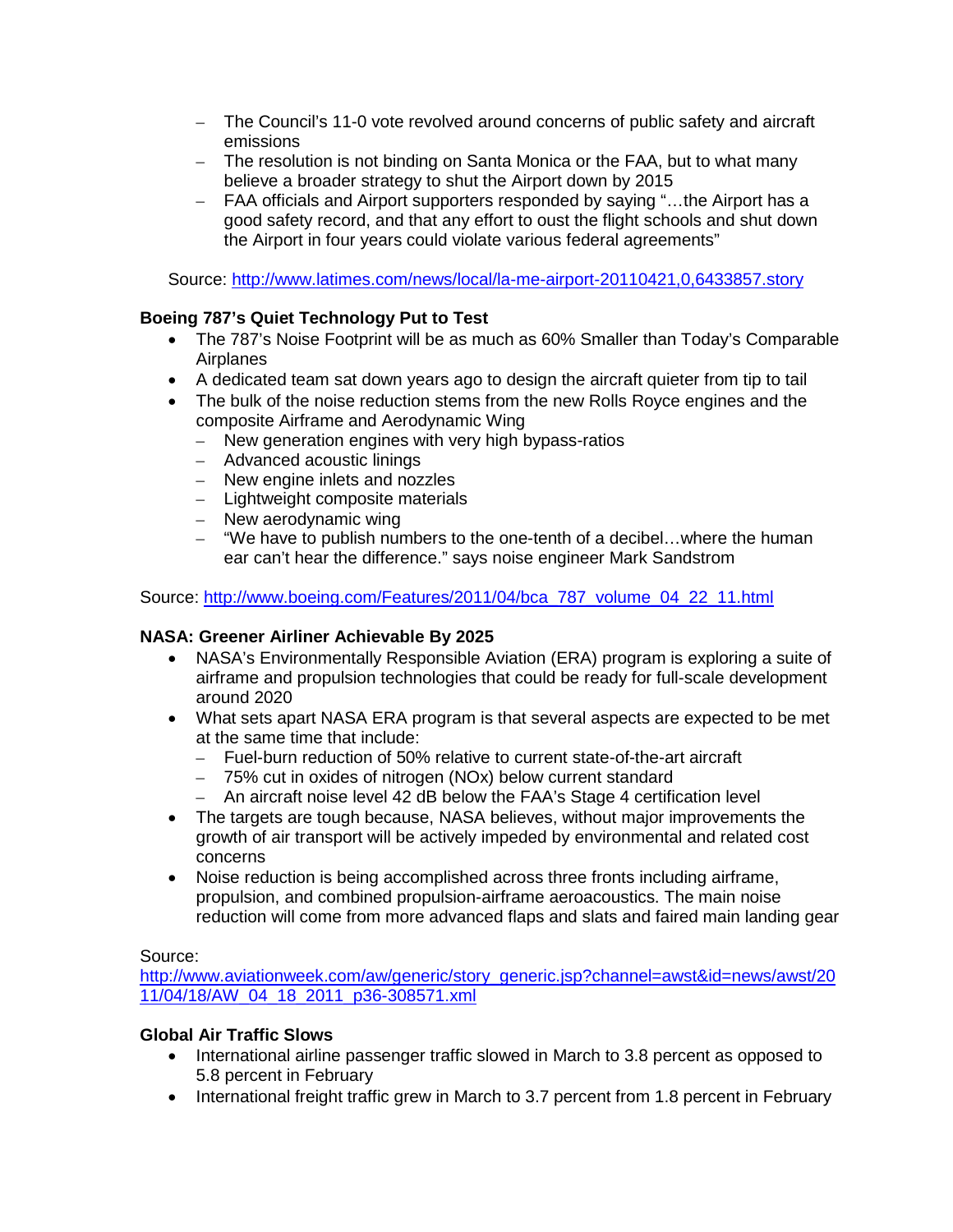- North American carriers experienced a 7.7 percent improvement in March
- International Air Transport Association (IATA) believes the second quarter will likely see continued depressed air travel markets due to the events in Japan, Middle East, and North Africa, but "…strong underlining economic growth trends should support recovery in both passenger and cargo markets in the second half of 2011." IATA said
- Despite the effects of rising fuel prices, airline passenger traffic slightly increased at LAX. More than 4.9 million passengers passed through LAX in March, a 2.9 percent increase from the same period last year

Source: Aviation News Today for Tuesday May 3, 2011 Source: [www.dailybreeze.com/news/ci\\_17954570?source=pkg](http://www.dailybreeze.com/news/ci_17954570?source=pkg)

## **FAA Restructures ATC Management**

- FAA Administrator Randy Babbitt has appointed three veteran managers to key positions to evaluate system safety
- The review also includes an independent panel to evaluate the agency's ATC training curriculum, qualifications, and placement process
- The restructure "…is an effort to make certain that operational policies and professional standards are being upheld, Babbitt said, "The FAA's focus is safety. These changes ensure that we have the right people in the right places to help us carry out our mission"
- The National Air Traffic Control Association (NATCA) also made 12 recommendations with the primary focus on an awareness program for fatigue and sleep disorders, but also request recuperation periods for controllers while on duty

## Source: Aviationweek.com

## **Chamber Wants Congress to Fund Airline Equipment for NextGen**

- U.S. Chamber of Commerce (COC) wants the FAA Reauthorization Bill to include Government aid to assist the aviation community with the estimate \$5 Billion cost of equipping aircraft for NextGen
- U.S. COC Pres. and CEO Thomas Donohue said, "We don't think that cargo, business, or passenger aviation should have to bear the full brunt of this cost when there is such a great public benefit from NextGen"
- The COC believes that the Airport Improvement Program needs adequate funding levels to maintain, modernize, and expand our airports which are a crown jewel of our economy

Source: Aviation Noise Report : Volume 23, Number 14

## **Airport Cooperative Research Program FY 2012 Program**

- ACRP is expected to release potential problem statements for research, for its FY 2012 program, in mid-June 2011
- ACRP is an applied, contract research program
- ACRP main objective is to develop near-term solutions for issues facing airport operators
- Program is sponsored by the FAA and managed through the Transportation Research Board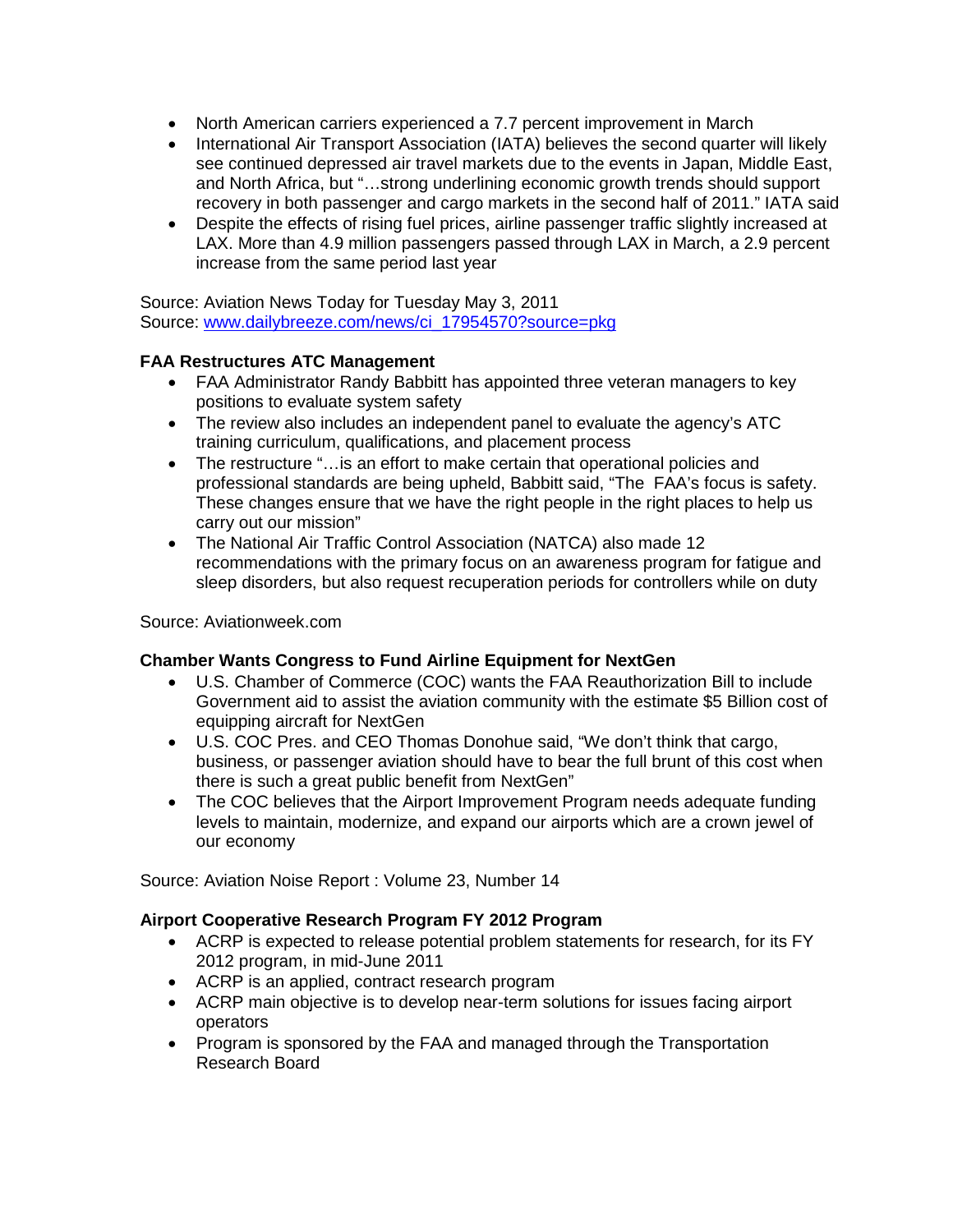Steve Alverson also indicated that Congress had not yet passed the FAA Airport Improvement Program Reauthorization. The measure was still in the Conference Committee. There was also no additional news on the status of the Cantwell Amendment.

#### **7. Roundtable Member Discussion**

Member Danna Cope requested that an item regarding High Speed Rail (HSR) be added to the agenda due to the urgency of the issue and the fact that the Roundtable would not be meeting again until July. Danna Cope moved that the item be added to the evening's agenda. Carl Jacobson seconded the motion. The motion was approved with all of the members in favor with the exception of LAWA, which abstained.

Danna Cope explained that there was "use it or lose it" funding for the HSR in California. There was discussion by the HSR Commission regarding the elimination of the Palmdale Route and moving it to the Grapevine. Member Cope read two recommendations from a prepared statement. The first recommendation stated, "The Roundtable take a position of supporting the high-speed rail route that includes a stop in Palmdale." The second recommendation stated, "The Roundtable take a position in opposition to cutting the 2011- 2012 budget for the high-speed rail train from \$185 million to \$7 million."

Member Blake LaMar stated that he supported the first recommendation, but had concerns about the second as it related to funding.

Member Ackerson expressed concern about the weather conditions at the Grapevine versus Palmdale. Member Cope said the weather was about the same in both locations.

Member Jacobson said that HSR at Palmdale seems like the best option.

LAWA representative Scott Tatro said that it seemed like a real stretch of its purview for the LAX Roundtable to be making recommendations on HSR. He further stated that the LAX Roundtable is supposed to be focusing on aircraft noise issues at LAX. Issues related to HSR in Palmdale seem to be beyond the scope of the LAX Roundtable. Member Cope stated that she felt the recommendations could help alleviate noise at LAX by bringing the Palmdale Airport online. Member Jacobson stated that this is a slight deviation from the Roundtable's mission. Scott Tatro reiterated that he felt the group should focus on noise issues at LAX.

Chairman Schneider suggested that the recommendations be separated for the purposes of voting. The first motion was the first recommendation above, but modified as follows: The LAX Roundtable supports a position that the High-Speed Rail includes a stop in Palmdale in coordination with a future commercial service airport. The motion was approved by the Roundtable with LAWA abstaining. A second motion based on the second recommendation above had no support due to a general concern about spending more money when the State of California is facing tough budget issues. The motion that passed will be placed in the form of a letter to go Curt Pringle, Chairperson of the California High-Speed Rail Authority.

Chairman Schneider reopened the public comment period. Sam Andreano, a resident of La Habra Heights, said he disagrees with Mr. Scott Tatro's comment about aircraft flying over